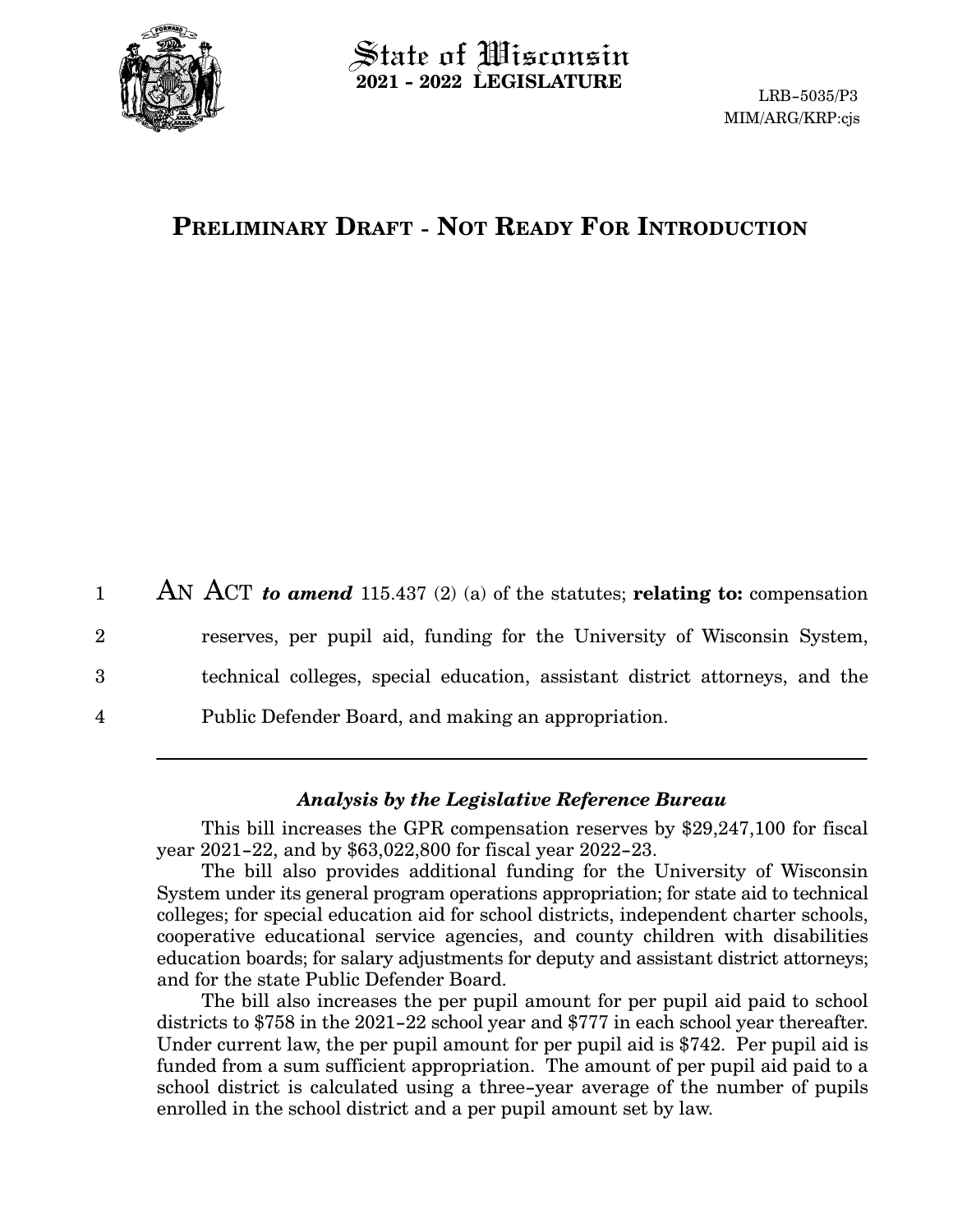For further information see the state and local fiscal estimate, which will be printed as an appendix to this bill.

# *The people of the state of Wisconsin, represented in senate and assembly, do enact as follows:*

#### **SECTION 1.** 115.437 (2) (a) of the statutes is amended to read: 1

115.437 **(2)** (a) Except as provided in par. (b), annually on the 4th Monday of March, the department shall pay to each school district an amount equal to the average of the number of pupils enrolled in the school district in the current and 2 preceding school years multiplied by \$75 in the 2013-14 school year, by \$150 in the 2014-15 and 2015-16 school years, by \$250 in the 2016-17 school year, by \$450 in the 2017-18 school year, by \$654 in the 2018-19 school year, by \$679 and \$63  $$742$ in the 2019-20 and 2020-21 school years, by \$758 in the 2021-22 school year, and by \$777 in each school year thereafter. The department shall make the payments from the appropriation under s. 20.255 (2) (aq). 2 3 4 5 6 7 8 9 10

11

## **SECTION 2. Nonstatutory provisions.**

(1) COMPENSATION RESERVES. In the summary schedule under s. 20.005 (1), as affected by 2021 Wisconsin Act 58, for the amounts designated "General Purpose Revenue" under the heading "Summary of Compensation Reserves — All Funds," the dollar amount for fiscal year 2021-22 is increased by \$29,247,100 and the dollar amount for fiscal year 2022-23 is increased by \$63,022,800, for expenditures under s. 20.865 (1) (c). All other tables under s. 20.005 (1) are adjusted to reflect the increases under this subsection. 12 13 14 15 16 17 18

19

### **SECTION 3.**0**Fiscal changes.**

(1) SPECIAL EDUCATION AID. In the schedule under s. 20.005 (3) for the appropriation to the department of public instruction under s. 20.255 (2) (b), the 20 21